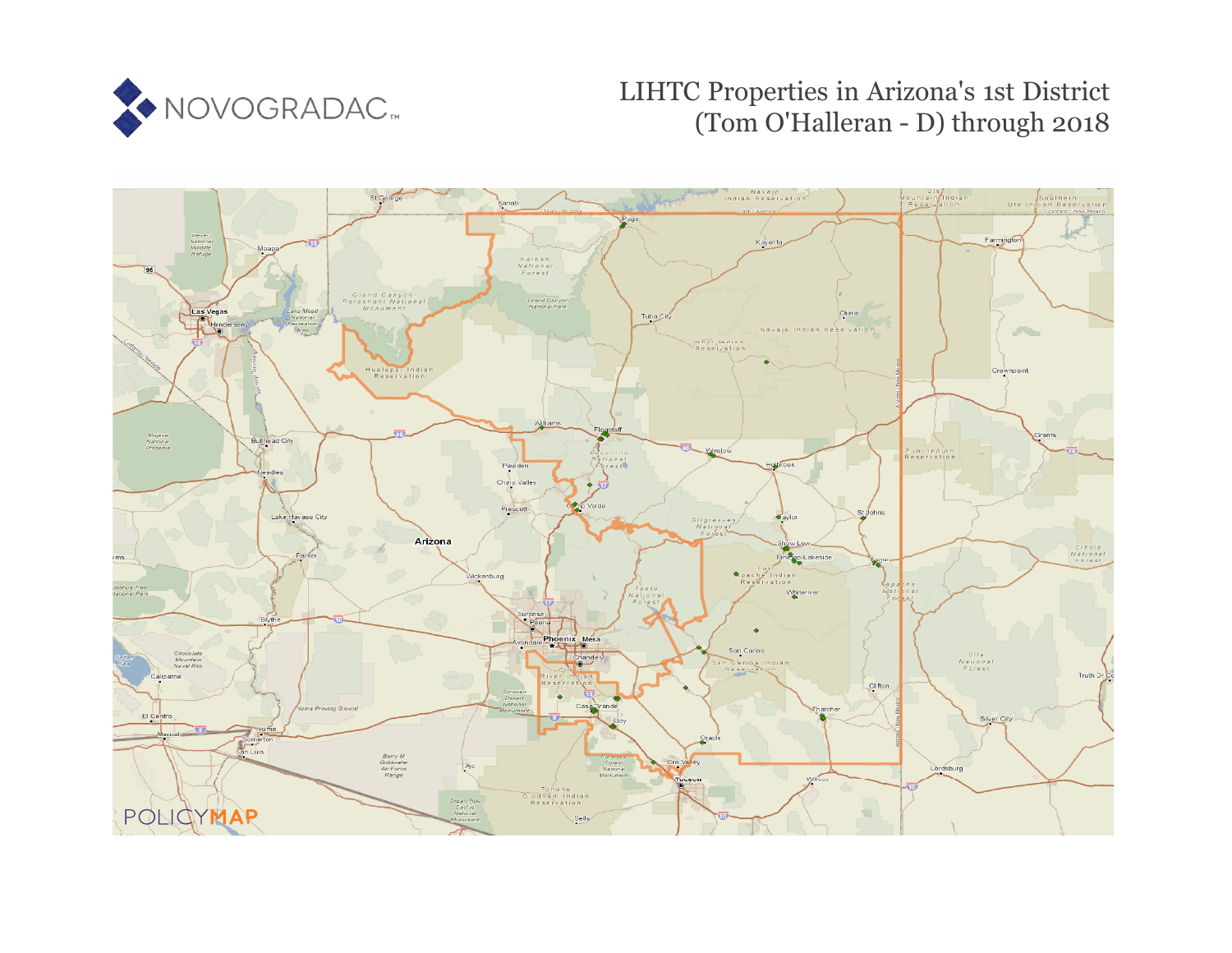| <b>Project Name</b>                                             | <b>Address</b>                         | <b>City</b>                                | <b>State</b>           | <b>Zip Code</b> | <b>Nonprofit</b><br><b>Sponsor</b> | <b>Allocation</b><br>Year | <b>Annual</b><br><b>Allocated</b><br><b>Amount</b> | <b>Year Placed<br/>in Service</b> | <b>Construction Type</b> | <b>Total</b><br><b>Units</b> | Low<br><b>Income</b><br><b>Units</b> | <b>Rent or</b><br><b>Income</b><br><b>Ceiling</b> | <b>Credit</b><br><b>Percentage</b>     | Tax-<br><b>Exempt</b><br><b>Bond</b> | <b>HUD Multi-</b><br><b>Family</b><br><b>Financing/Rental</b><br><b>Assistance</b> |
|-----------------------------------------------------------------|----------------------------------------|--------------------------------------------|------------------------|-----------------|------------------------------------|---------------------------|----------------------------------------------------|-----------------------------------|--------------------------|------------------------------|--------------------------------------|---------------------------------------------------|----------------------------------------|--------------------------------------|------------------------------------------------------------------------------------|
| <b>SANDSTONE</b><br><b>HIGHLANDS SENIOR</b><br><b>COMMUNITY</b> | 300 W HIGH<br><b>COUNTRY</b><br>TRAIL  | <b>FLAGSTAFF</b>                           | AZ                     | 86005           | $\mathbf{N}\mathbf{o}$             | 2003                      | $\$0$                                              | 2005                              | <b>New Construction</b>  | 72                           | 72                                   |                                                   | $70$ % present $\,$ No value           |                                      |                                                                                    |
| <b>WINSLOW CROSSING</b>                                         | 1800W<br><b>FLEMING ST</b>             | WINSLOW                                    | $\mathbf{A}\mathbf{Z}$ | 86047           | Yes                                | 2004                      | \$0                                                | 2005                              | <b>New Construction</b>  | 52                           | 46                                   |                                                   | 70 % present $\,$ No $\,$<br>value     |                                      |                                                                                    |
| <b>GILA RIVER II</b>                                            | 232 N<br><b>CHALMERS LN</b>            | <b>THATCHER</b>                            | AZ                     | 85552           | Yes                                | 2005                      | \$0                                                | 2006                              | <b>New Construction</b>  | 40                           | 35                                   |                                                   | $70$ % present $\,$ No value           |                                      |                                                                                    |
| YAVAPAI-APACHE<br>NATION #2                                     | 2372 WIKI WAY CAMP VERDE               |                                            | $\mathbf{A}\mathbf{Z}$ | 86322           | No                                 | 2004                      | \$329,620                                          | 2006                              | New Construction         | 16                           | $16\,$                               |                                                   | 70 % present $\,$ No $\,$<br>value     |                                      |                                                                                    |
| <b>AK-CHIN HOMES II</b>                                         | 42507W<br>PETERS & NALL MARICOPA<br>RD |                                            | AZ                     | 85138           | No                                 | 2004                      | \$247,144                                          | 2006                              | <b>New Construction</b>  | 17                           | $17\,$                               |                                                   | $70\,\%$ present $\,$ No value         |                                      |                                                                                    |
| <b>EAGLE COVE APTS</b>                                          | 1856 E APACHE $_{\rm EAGAR}$<br>DR     |                                            | $\mathbf{A}\mathbf{Z}$ | 85925           | No                                 | 2004                      | \$510,784                                          | 2006                              | <b>New Construction</b>  | 48                           | 48                                   |                                                   | 70 % present $\,$ No $\,$<br>value     |                                      |                                                                                    |
| PINEHURST AT<br><b>FLAGSTAFF</b>                                | 1001 N FOURTH $$\rm FLAGSTAFF$$<br>ST  |                                            | $\mathbf{A}\mathbf{Z}$ | 86004           | No                                 | 2003                      | \$606,981                                          | 2006                              | <b>New Construction</b>  | 84                           | 84                                   | 60% AMGI                                          | $70\,\%$ present $\,$ No value         |                                      |                                                                                    |
| PINETOP HILLS APTS                                              | <b>1450 S EMMA</b><br>DR               | <b>PINETOP</b>                             | $\mathbf{A}\mathbf{Z}$ | 85935           | Yes                                | 2003                      | \$659,404                                          | 2006                              | <b>New Construction</b>  | 64                           | 59                                   |                                                   | $70\,\%$ present $\,$ No $\,$<br>value |                                      |                                                                                    |
| TIMBER TRAILS APTS                                              | 200 W HIGH<br><b>COUNTRY</b><br>TRAIL  | <b>FLAGSTAFF</b>                           | AZ                     | 86005           | No                                 | 2004                      | \$844,115                                          | 2006                              | New Construction         | 64                           | 64                                   |                                                   | 70 % present $\,$ No $\,$<br>value     |                                      |                                                                                    |
| <b>GILA RIVER I</b>                                             | 232 N<br><b>CHALMERS LN</b>            | <b>THATCHER</b>                            | AZ                     | 85552           | Yes                                | 2004                      | \$384,264                                          | 2006                              | New Construction         | 40                           | 34                                   |                                                   | 70 % present $\,$ No $\,$<br>value     |                                      |                                                                                    |
| <b>CASA DE FLORES</b><br><b>SENIOR APTS</b>                     | 1775 S 20TH AVE SAFFORD                |                                            | AZ                     | 85546           | No                                 | 2006                      | \$56,896                                           | 2007                              | Acquisition and Rehab 31 |                              | 31                                   |                                                   | $30\,\%$ present $\,$ Yes value        |                                      |                                                                                    |
| COBRE VILLAGE                                                   | 2186 N<br>ESCUDILLA DR                 | $_{\textrm{\textbf{G}}\text{-}\mathbf{C}}$ | $\mathbf{A}\mathbf{Z}$ | 85501           | No                                 | 2006                      | \$900,000                                          | 2007                              | <b>New Construction</b>  | 64                           | 58                                   |                                                   | $70$ % present $\,$ No $\,$<br>value   |                                      |                                                                                    |
| <b>FAIRWAY MANOR</b><br><b>APTS</b>                             | <b>2225 W LYON</b><br><b>CREST RD</b>  | <b>SNOWFLAKE</b>                           | AZ                     | 85937           | No                                 | 2005                      | \$624,679                                          | 2007                              | <b>New Construction</b>  | 60                           | 53                                   |                                                   | $70$ % present $\,$ No value           |                                      |                                                                                    |

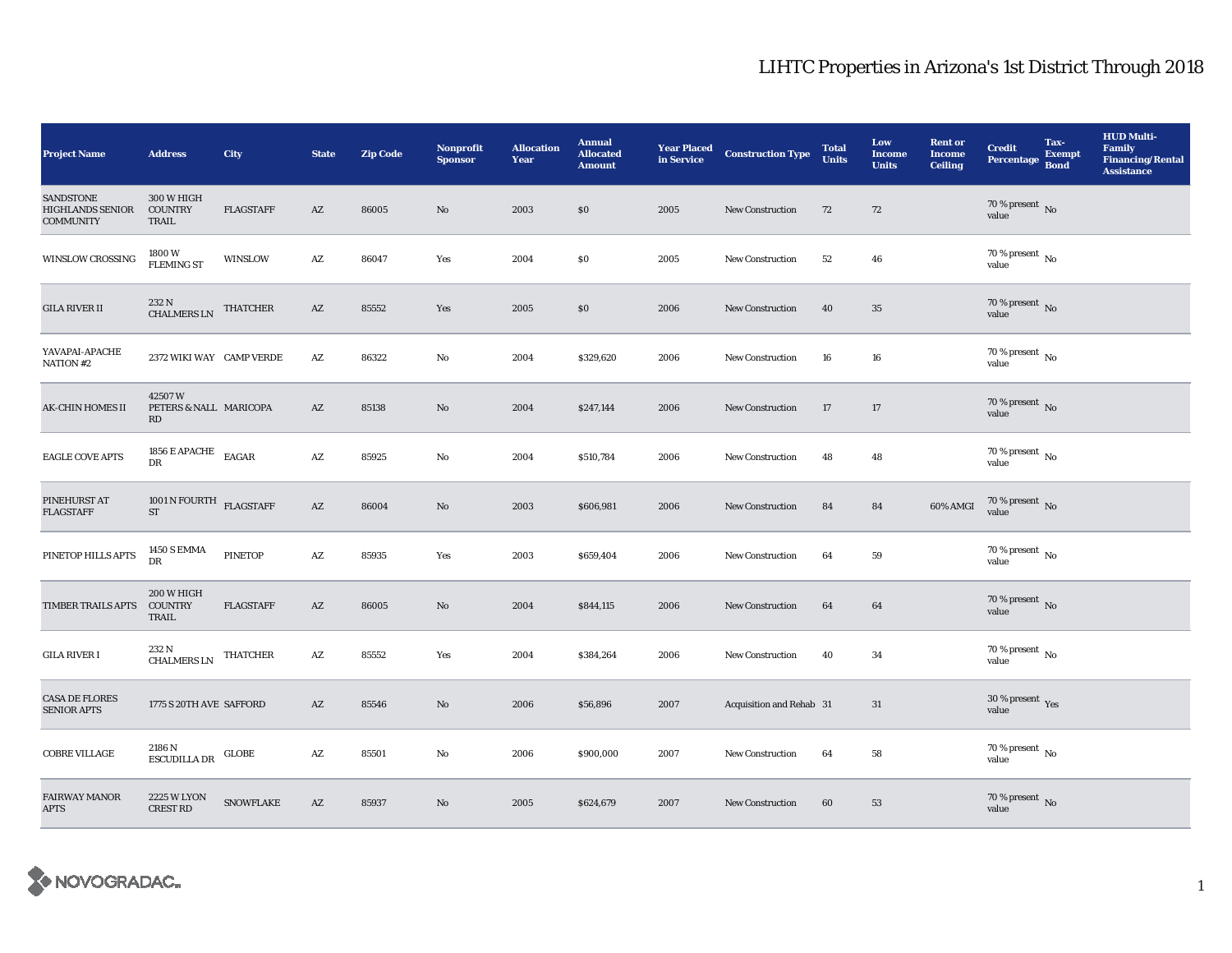| <b>Project Name</b>                                                      | <b>Address</b>                         | City               | <b>State</b>           | <b>Zip Code</b> | <b>Nonprofit</b><br><b>Sponsor</b> | <b>Allocation</b><br>Year | <b>Annual</b><br><b>Allocated</b><br><b>Amount</b> | <b>Year Placed</b><br>in Service | <b>Construction Type</b> | <b>Total</b><br><b>Units</b> | Low<br><b>Income</b><br><b>Units</b> | <b>Rent or</b><br><b>Income</b><br><b>Ceiling</b> | <b>Credit</b><br>Percentage Bond            | Tax-<br><b>Exempt</b> | <b>HUD Multi-</b><br><b>Family</b><br><b>Financing/Rental</b><br><b>Assistance</b> |
|--------------------------------------------------------------------------|----------------------------------------|--------------------|------------------------|-----------------|------------------------------------|---------------------------|----------------------------------------------------|----------------------------------|--------------------------|------------------------------|--------------------------------------|---------------------------------------------------|---------------------------------------------|-----------------------|------------------------------------------------------------------------------------|
| PINALENO FOOTHILLS $\,$ 2500 S 17TH AVE SAFFORD<br><b>APTS</b>           |                                        |                    | $\mathbf{A}\mathbf{Z}$ | 85546           | No                                 | 2005                      | \$633,625                                          | 2007                             | <b>New Construction</b>  | 60                           | 55                                   |                                                   | $70$ % present $\,$ No $\,$<br>value        |                       |                                                                                    |
| TIMBERSTONE APTS I                                                       | $160 \, \mathrm{W}$ COOLEY SHOW LOW ST |                    | AZ                     | 85901           | No                                 | 2005                      | \$891,672                                          | 2007                             | <b>New Construction</b>  | 80                           | 80                                   |                                                   | $70$ % present $\,$ No value                |                       |                                                                                    |
| <b>VILLAS DE SONORA</b><br><b>SENIOR HOUSING</b>                         | $507$ W ALSDORF $\,$ ELOY<br>RD        |                    | $\mathbf{A}\mathbf{Z}$ | 85131           | No                                 | 2005                      | \$520,847                                          | 2007                             | <b>New Construction</b>  | 36                           | 31                                   |                                                   | 70 % present $\,$ No $\,$<br>value          |                       |                                                                                    |
| HILLCREST DUPLEXES $\frac{897 \text{ W}}{\text{HILLCREST CIR}}$ ST JOHNS |                                        |                    | $\mathbf{A}\mathbf{Z}$ |                 | No                                 | 2006                      | \$211,442                                          | 2008                             | Acquisition and Rehab 24 |                              | 20                                   |                                                   | <b>Both 30%</b><br>and 70%<br>present value | No                    |                                                                                    |
| MOUNTAIN OAKS APTS 150 N FIFTH ST SHOW LOW                               |                                        |                    | AZ                     | 85901           | No                                 | 2006                      | \$146,911                                          | 2008                             | Acquisition and Rehab 26 |                              | 20                                   |                                                   | <b>Both 30%</b><br>and 70%<br>present value | No                    |                                                                                    |
| TIMBERSTONE APTS II $^{200}_{\text{ST}}$ W COOLEY SHOW LOW               |                                        |                    | $\mathbf{A}\mathbf{Z}$ | 85901           | No                                 | 2006                      | \$720,406                                          | 2008                             | New Construction         | 56                           | 56                                   |                                                   | 70 % present $\,$ No $\,$<br>value          |                       |                                                                                    |
| YAVAPAI-APACHE<br>NATION #3                                              | 420 HASTIN<br><b>NEZ</b>               | <b>CAMP VERDE</b>  | AZ                     | 86322           | No                                 | 2007                      | \$885,318                                          | 2008                             | <b>New Construction</b>  | 30                           | 30                                   |                                                   | 70 % present $\,$ No $\,$<br>value          |                       |                                                                                    |
| MADERA PEAK VISTA                                                        | 1039 E<br><b>SAGUARO DR</b>            | $_{\rm GLOBE}$     | $\mathbf{A}\mathbf{Z}$ | 85501           |                                    | Insufficient<br>Data      | \$951,609                                          | 2010                             | <b>New Construction</b>  | 60                           | 59                                   |                                                   | $70$ % present $\,$ No value                |                       |                                                                                    |
| OAKWOOD VILLAGE<br><b>APTS III</b>                                       | 3400 S KOFA DR FLAGSTAFF               |                    | $\mathbf{A}\mathbf{Z}$ | 86005           | No                                 | 2009                      | \$1,190,443                                        | 2010                             | <b>New Construction</b>  | 56                           | 56                                   | 60% AMGI                                          | $70\,\%$ present $\,$ No value              |                       |                                                                                    |
| <b>FLAGSTAFF SENIOR</b><br><b>MEADOWS</b>                                | 1351 N<br>PINECLIFF DR                 | <b>FLAGSTAFF</b>   | AZ                     | 86001           | Yes                                | 2010                      | \$1,125,329                                        | 2012                             | <b>New Construction</b>  | 60                           | 60                                   | 60% AMGI                                          | $70\,\%$ present $_{\rm{No}}$               |                       |                                                                                    |
| <b>HERITAGE GLEN</b><br><b>RETIREMENT APTS</b>                           | <b>1040 N NINTH</b><br>ST              | COOLIDGE           | $\mathbf{A}\mathbf{Z}$ | 85128           | Yes                                | 2012                      | \$299,368                                          | 2013                             | <b>New Construction</b>  | 28                           | 28                                   |                                                   | $30\,\%$ present $\,$ No value              |                       | No                                                                                 |
| <b>HIGH COUNTRY</b><br><b>ESTATES</b>                                    | 250 W HIGH<br><b>COUNTRY</b><br>TRAIL  | <b>FLAGSTAFF</b>   | AZ                     | 86005           | Yes                                | 2012                      | \$1,358,780                                        | 2013                             | <b>New Construction</b>  | 44                           | 44                                   |                                                   | 70 % present $\,$ No $\,$<br>value          |                       | No                                                                                 |
| <b>KACHINA APTS</b>                                                      | <b>316 N AVE A</b>                     | <b>CASA GRANDE</b> | AZ                     | 85122           | Yes                                | 2012                      | \$638,546                                          | 2013                             | Acquisition and Rehab 96 |                              | 95                                   |                                                   | $70$ % present $\,$ No $\,$<br>value        |                       | No                                                                                 |

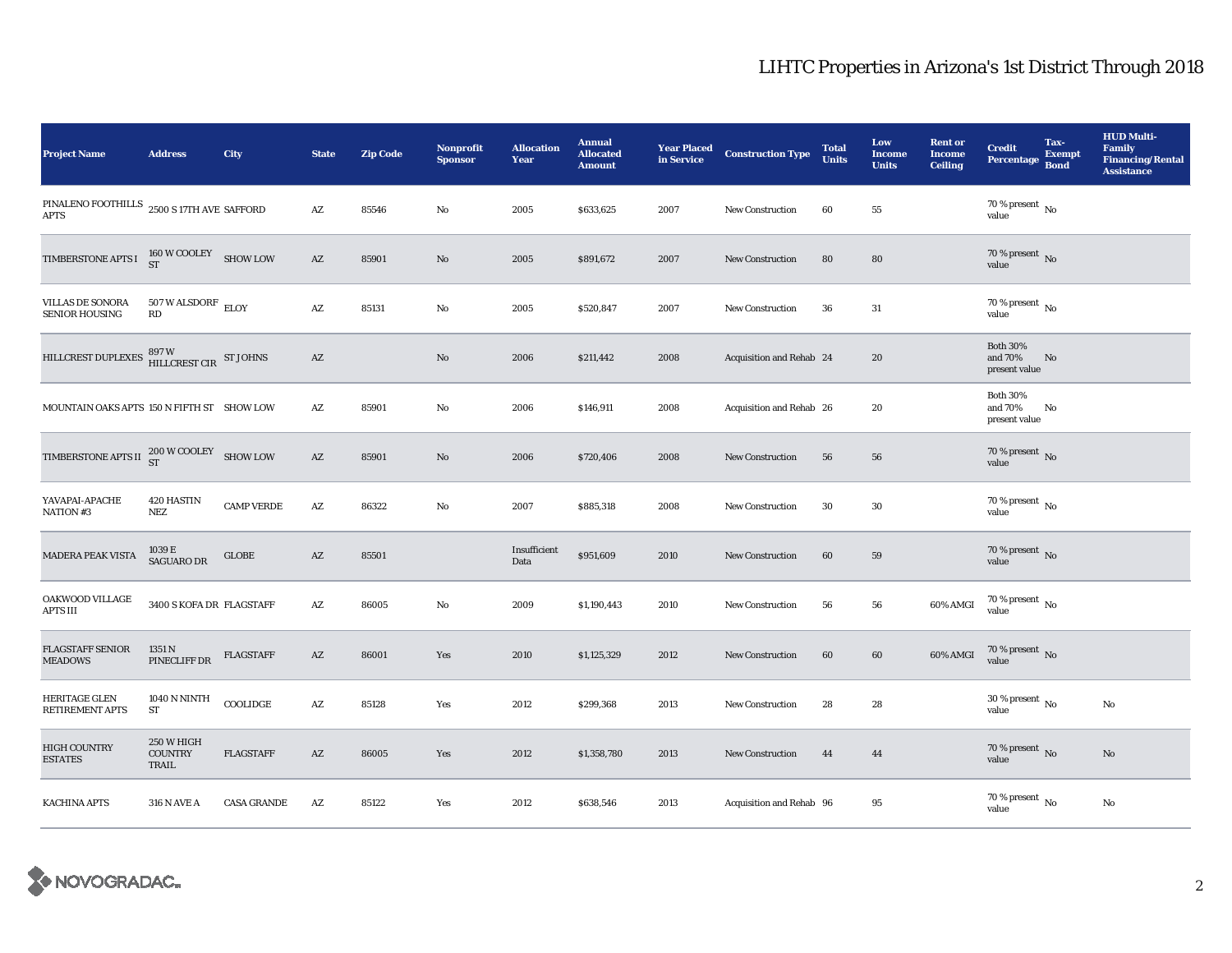| <b>Project Name</b>                             | <b>Address</b>                                                                            | City              | <b>State</b>           | <b>Zip Code</b> | <b>Nonprofit</b><br><b>Sponsor</b> | <b>Allocation</b><br>Year | <b>Annual</b><br><b>Allocated</b><br><b>Amount</b> | <b>Year Placed</b><br>in Service | <b>Construction Type</b>              | <b>Total</b><br><b>Units</b> | Low<br><b>Income</b><br><b>Units</b> | <b>Rent or</b><br><b>Income</b><br><b>Ceiling</b> | <b>Credit</b><br><b>Percentage</b>          | Tax-<br><b>Exempt</b><br><b>Bond</b> | <b>HUD Multi-</b><br><b>Family</b><br><b>Financing/Rental</b><br><b>Assistance</b> |
|-------------------------------------------------|-------------------------------------------------------------------------------------------|-------------------|------------------------|-----------------|------------------------------------|---------------------------|----------------------------------------------------|----------------------------------|---------------------------------------|------------------------------|--------------------------------------|---------------------------------------------------|---------------------------------------------|--------------------------------------|------------------------------------------------------------------------------------|
| <b>SAN CARLOS HOMES</b><br>VII                  | PO BOX 740                                                                                | <b>PERIDOT</b>    | AZ                     | 85542           | No                                 | 2014                      | \$547,218                                          | 2015                             | <b>New Construction</b>               | 50                           | 50                                   |                                                   | <b>Both 30%</b><br>and 70%<br>present value | No                                   | Yes                                                                                |
| <b>WHITE MOUNTAIN</b><br><b>APACHE HOMES VI</b> | 50 W<br>CHINATOWN ST WHITERIVER                                                           |                   | AZ                     | 85941           | No                                 | 2013                      | \$759,291                                          | 2015                             | Both New Construction 46<br>and $A/R$ |                              | 46                                   |                                                   | <b>Both 30%</b><br>and 70%<br>present value | No                                   | Yes                                                                                |
| <b>CEDAR CREST</b><br><b>APARTMENTS</b>         | 2251 N. IZABEL<br><b>STREET</b>                                                           | <b>FLAGSTAFF</b>  | $\mathbf{A}\mathbf{Z}$ | 86004-3529      | No                                 | 2014                      | \$1,348,693                                        | 2016                             | Acquisition and Rehab 81              |                              | 80                                   | 60% AMGI                                          | <b>Both 30%</b><br>and 70%<br>present value | No                                   | No                                                                                 |
| RODEO COURT (FKA<br><b>HOMESTEAD WEST)</b>      | 40 RODEO<br><b>DRIVE</b>                                                                  | <b>LAKESIDE</b>   | AZ                     | 85929-0000      | No                                 | 2015                      | \$327,918                                          | 2016                             | Acquisition and Rehab 32              |                              | $32\,$                               | 60% AMGI                                          | <b>Both 30%</b><br>and 70%<br>present value | No                                   | $\mathbf{N}\mathbf{o}$                                                             |
| <b>SUNSHINE VALLEY</b><br><b>APARTMENTS</b>     | 1901 S. 20TH<br><b>AVENUE</b>                                                             | <b>SAFFORD</b>    | $\mathbf{A}\mathbf{Z}$ | 85546-4095      | No                                 | 2015                      | \$582,613                                          | 2016                             | Acquisition and Rehab 72              |                              | 70                                   | 60% AMGI                                          | 70 % present $\,$ No $\,$<br>value          |                                      | No                                                                                 |
| YAVAPAI-APACHE<br><b>HOMES V</b>                | E. CHERRY<br><b>CREEK ROAD</b>                                                            | <b>CAMP VERDE</b> | AZ                     | 86322-8248      | No                                 | 2015                      | \$870,954                                          | 2016                             | <b>New Construction</b>               | 38                           | 38                                   | 60% AMGI                                          | $70$ % present $\,$ No value                |                                      | No                                                                                 |
| YAVAPAI-APACHE<br><b>HOMES VI</b>               | <b>VARIUUS</b><br>ALONG E.<br>CHERRY CREEK CAMP VERDE<br>RD., RIVER<br><b>MAV + MATED</b> |                   | AZ                     | 86322-8248      | No                                 | 2016                      | \$859,200                                          | 2017                             | <b>New Construction</b>               | 35                           | 35                                   | 60% AMGI                                          | 70 % present<br>value                       |                                      | No                                                                                 |
| <b>CANYON CREEK APTS</b>                        | 901 N<br>CALIFORNIA ST $\,$ COOLIDGE                                                      |                   | AZ                     | 85128           |                                    | Insufficient<br>Data      | \$0                                                | Insufficient<br>Data             | Not Indicated                         | 26                           | 26                                   |                                                   | Not<br>Indicated                            |                                      |                                                                                    |
| <b>WHISPERING SANDS</b>                         | 300 SANDHILL PAGE<br>RD                                                                   |                   | $\mathbf{A}\mathbf{Z}$ |                 |                                    | Insufficient<br>Data      | \$0                                                | Insufficient<br>Data             | Not Indicated                         | 47                           | $\bf{0}$                             |                                                   | Not<br>Indicated                            |                                      |                                                                                    |
| <b>WHITE MOUNTAIN</b><br><b>VILLAS</b>          | 307 E MCNEIL SHOW LOW                                                                     |                   | AZ                     | 85901           |                                    | Insufficient<br>Data      | \$0                                                | Insufficient<br>Data             | Not Indicated                         | $32\,$                       | $\bf{0}$                             |                                                   | Not<br>Indicated                            |                                      |                                                                                    |
| CORONADO<br><b>COMMUNITY</b>                    | 903 N<br><b>CALIFORNIA ST</b>                                                             | COOLIDGE          | $\mathbf{A}\mathbf{Z}$ | 85128           |                                    | Insufficient<br>Data      | \$0                                                | Insufficient<br>Data             | Not Indicated                         | 26                           | 26                                   |                                                   | Not<br>Indicated                            |                                      |                                                                                    |
| <b>DESERT VIEW APTS</b>                         | 904 N<br>WASHINGTON COOLIDGE<br>ST                                                        |                   | AZ                     | 85128           |                                    | Insufficient<br>Data      | $\$0$                                              | Insufficient<br>Data             | Not Indicated                         | 46                           | 44                                   |                                                   | Not<br>Indicated                            |                                      |                                                                                    |
| <b>OAKWOOD VILLAGE</b><br><b>APTS I</b>         | 3770 S YAQUI<br>DR                                                                        | <b>FLAGSTAFF</b>  | AZ                     | 86005           |                                    | Insufficient<br>Data      | \$0                                                | Insufficient<br>Data             | <b>Not Indicated</b>                  | 72                           | 72                                   |                                                   | Not<br>Indicated                            |                                      |                                                                                    |

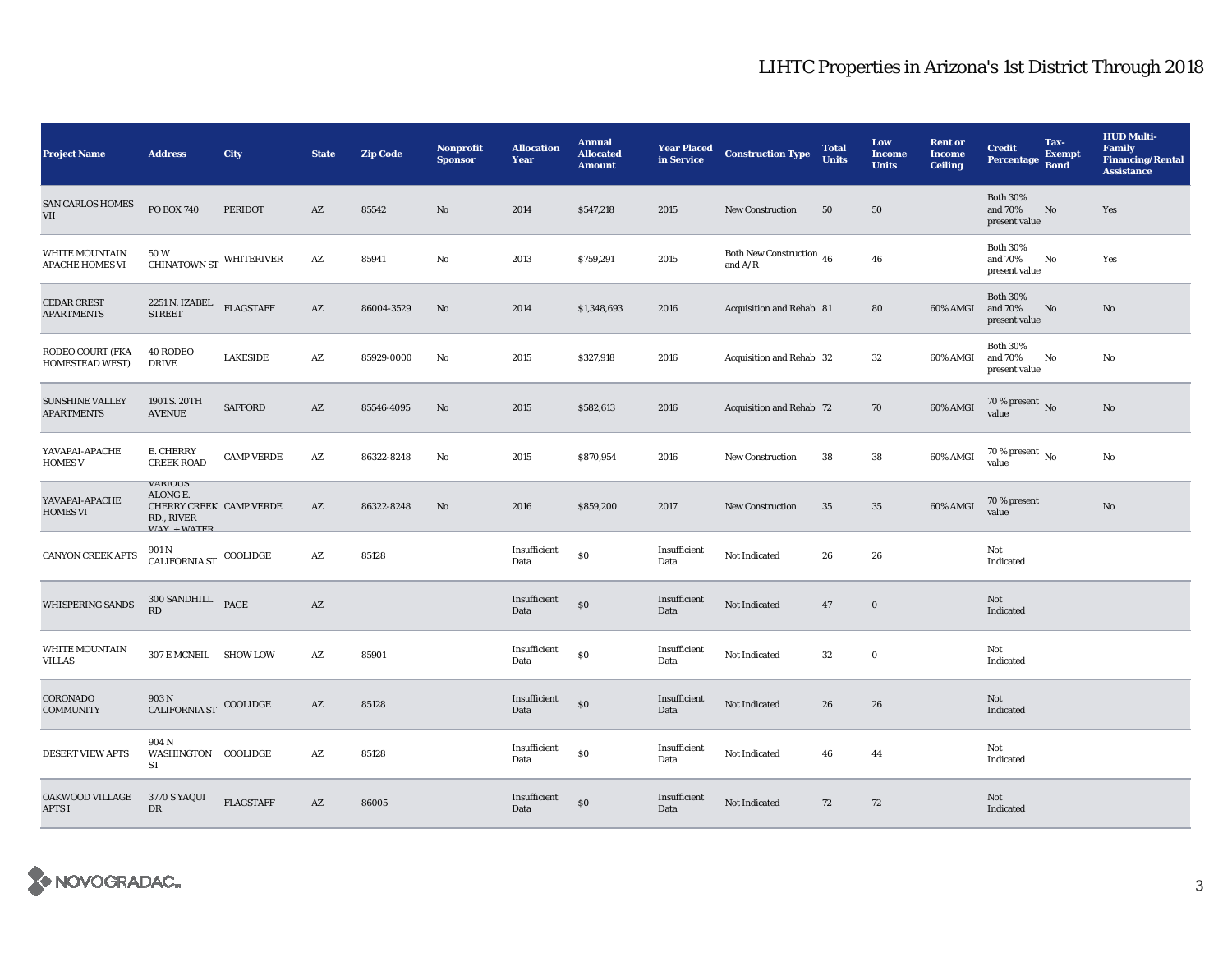| <b>Project Name</b>                 | <b>Address</b>                           | <b>City</b>      | <b>State</b>           | <b>Zip Code</b> | Nonprofit<br><b>Sponsor</b> | <b>Allocation</b><br>Year | <b>Annual</b><br><b>Allocated</b><br><b>Amount</b> | <b>Year Placed<br/>in Service</b> | <b>Construction Type</b> | <b>Total</b><br><b>Units</b> | Low<br><b>Income</b><br><b>Units</b> | <b>Rent</b> or<br><b>Income</b><br><b>Ceiling</b> | Tax-<br><b>Credit</b><br><b>Exempt</b><br>Percentage<br><b>Bond</b> | <b>HUD Multi-</b><br>Family<br><b>Financing/Rental</b><br><b>Assistance</b> |
|-------------------------------------|------------------------------------------|------------------|------------------------|-----------------|-----------------------------|---------------------------|----------------------------------------------------|-----------------------------------|--------------------------|------------------------------|--------------------------------------|---------------------------------------------------|---------------------------------------------------------------------|-----------------------------------------------------------------------------|
| OAKWOOD VILLAGE<br><b>APTS II</b>   | 3400 S KOFA DR FLAGSTAFF                 |                  | $\mathbf{A}\mathbf{Z}$ | 86005           |                             | Insufficient<br>Data      | \$0                                                | Insufficient<br>Data              | Not Indicated            | 72                           | 71                                   |                                                   | Not<br>Indicated                                                    |                                                                             |
| PARKVIEW APTS                       | 1159 BALES AVE WINSLOW                   |                  | $\mathbf{A}\mathbf{Z}$ | 86047           |                             | Insufficient<br>Data      | \$0                                                | Insufficient<br>Data              | Not Indicated            | 24                           | 20                                   |                                                   | Not<br>Indicated                                                    |                                                                             |
| VAH KI COURT APTS                   | $1050$ N NINTH<br><b>ST</b>              | COOLIDGE         | $\mathbf{A}\mathbf{Z}$ | 85128           |                             | Insufficient<br>Data      | \$0                                                | Insufficient<br>Data              | Not Indicated            | 24                           | 24                                   |                                                   | Not<br>Indicated                                                    |                                                                             |
| PINAL MOUNTAIN<br><b>APTS</b>       | 979 $\mathsf E$ SAGUARO $\;$ GLOBE<br>DR |                  | $\mathbf{A}\mathbf{Z}$ | 85501           |                             | Insufficient<br>Data      | \$0                                                | 1988                              | <b>New Construction</b>  | 46                           | 46                                   |                                                   | Not<br>Indicated                                                    |                                                                             |
| <b>KEARNY MANOR</b>                 | 621 DANBURY<br>RD                        | <b>KEARNY</b>    | $\mathbf{A}\mathbf{Z}$ |                 |                             | Insufficient<br>Data      | \$0                                                | 1989                              | <b>New Construction</b>  | 12                           | 12                                   |                                                   | Not<br>Indicated                                                    |                                                                             |
| PINE CREEK VILLAS                   | 35 SLIDE ROCK SEDONA<br>RD               |                  | $\mathbf{A}\mathbf{Z}$ | 86351           |                             | Insufficient<br>Data      | \$0                                                | 1989                              | New Construction         | 24                           | 24                                   |                                                   | Not<br>Indicated                                                    |                                                                             |
| <b>RAINBOW LAKE APTS</b>            | 1921 RAINBOW<br>LAKE PL                  | <b>LAKESIDE</b>  | AZ                     | 85929           | $\mathbf{N}\mathbf{o}$      | 1990                      | <b>SO</b>                                          | 1990                              | Acquisition and Rehab 35 |                              | 35                                   |                                                   | $30$ % present $\,$ No $\,$<br>value                                |                                                                             |
| ORACLE APTS                         | 1256 W NEAL ST ORACLE                    |                  | $\mathbf{A}\mathbf{Z}$ | 85623           | No                          | 1990                      | \$0                                                | 1991                              | <b>New Construction</b>  | 40                           | 39                                   |                                                   | $30\,\%$ present $\,$ No value                                      |                                                                             |
| <b>GRANTREE APTS</b>                | <b>90 W OLD</b><br><b>LINDEN RD</b>      | <b>SHOW LOW</b>  | $\mathbf{A}\mathbf{Z}$ | 85901           | No                          | 1992                      | $\$0$                                              | 1993                              | Acquisition and Rehab 24 |                              | 24                                   |                                                   | 30 % present $\,$ No $\,$<br>value                                  |                                                                             |
| <b>LENWOOD APTS</b>                 | 36 N PIMA ST                             | SPRINGERVILLE AZ |                        | 85938           | No                          | 1992                      | $\$0$                                              | 1993                              | Acquisition and Rehab 24 |                              | 24                                   |                                                   | $30$ % present $\,$ No $\,$<br>value                                |                                                                             |
| PINECREST APTS -<br><b>WILLIAMS</b> | 801 E RODEO<br>RD                        | <b>WILLIAMS</b>  | $\mathbf{A}\mathbf{Z}$ | 86046           | No                          | 1992                      | \$0                                                | 1993                              | Acquisition and Rehab 32 |                              | $32\,$                               |                                                   | $30\,\%$ present $\,$ No value                                      |                                                                             |
| <b>ELOY VILLAGE APTS</b>            | 413 E FIRST ST ELOY                      |                  | $\mathbf{A}\mathbf{Z}$ | 85131           | $\mathbf{N}\mathbf{o}$      | 1993                      | \$0                                                | 1994                              | <b>New Construction</b>  | 32                           | 31                                   |                                                   | 30 % present $\,$ No $\,$<br>value                                  |                                                                             |
| <b>HOMESTEAD WEST</b>               | 40 RODEO DR LAKESIDE                     |                  | AZ                     |                 | No                          | 1994                      | $\$0$                                              | 1994                              | <b>New Construction</b>  | 32                           | $32\,$                               |                                                   | 30 % present $\,$ No $\,$<br>value                                  |                                                                             |

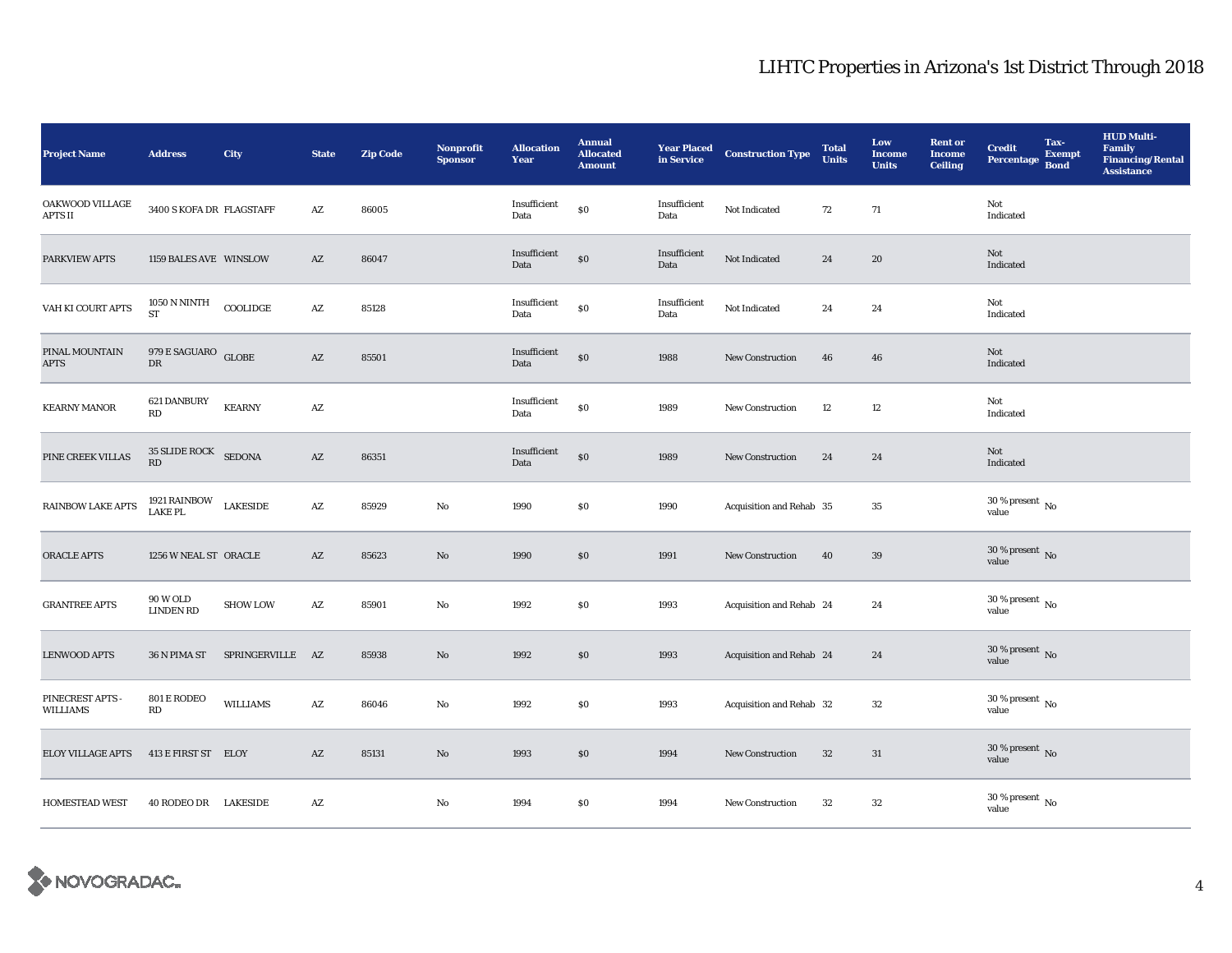| <b>Project Name</b>                                   | <b>Address</b>                         | <b>City</b>      | <b>State</b>           | <b>Zip Code</b> | <b>Nonprofit</b><br><b>Sponsor</b> | <b>Allocation</b><br>Year | <b>Annual</b><br><b>Allocated</b><br><b>Amount</b> | <b>Year Placed</b><br>in Service | <b>Construction Type</b> | <b>Total</b><br><b>Units</b> | Low<br><b>Income</b><br><b>Units</b> | <b>Rent or</b><br><b>Income</b><br><b>Ceiling</b> | <b>Credit</b><br><b>Percentage</b>       | Tax-<br><b>Exempt</b><br><b>Bond</b> | <b>HUD Multi-</b><br><b>Family</b><br><b>Financing/Rental</b><br><b>Assistance</b> |
|-------------------------------------------------------|----------------------------------------|------------------|------------------------|-----------------|------------------------------------|---------------------------|----------------------------------------------------|----------------------------------|--------------------------|------------------------------|--------------------------------------|---------------------------------------------------|------------------------------------------|--------------------------------------|------------------------------------------------------------------------------------|
| <b>PONDEROSA</b><br><b>MEADOWS</b>                    | 250 N 16TH AVE SHOW LOW                |                  | AZ                     | 85901           | No                                 | 1993                      | $\$0$                                              | 1994                             | <b>New Construction</b>  | 40                           | 40                                   |                                                   | $30\,\%$ present $\,$ No value           |                                      |                                                                                    |
| MOUNT GRAHAM APTS $^{2040}_{\text{AVE}}$ S 20TH       |                                        | <b>SAFFORD</b>   | AZ                     | 85546           | No                                 | 1992                      | \$0                                                | 1994                             | <b>New Construction</b>  | 40                           | 40                                   |                                                   | 30 % present $\overline{N_0}$<br>value   |                                      |                                                                                    |
| <b>FAMILY ESTATES OF</b><br><b>ELOY APTS</b>          | 701 N A ST                             | <b>ELOY</b>      | AZ                     | 85131           | $\mathbf{N}\mathbf{o}$             | 1994                      | \$0\$                                              | 1995                             | Acquisition and Rehab 24 |                              | 24                                   |                                                   | $30$ % present $\,$ No $\,$<br>value     |                                      |                                                                                    |
| <b>MOUNTAINSIDE</b><br><b>VILLAGE APTS PHASE 2 ST</b> | 2251 N IZABEL                          | <b>FLAGSTAFF</b> | $\mathbf{A}\mathbf{Z}$ | 86004           | No                                 | 1994                      | $\$0$                                              | 1996                             | <b>New Construction</b>  | 30                           | $30\,$                               |                                                   | 70 % present $\,$ No $\,$<br>value       |                                      |                                                                                    |
| <b>MOUNTAINSIDE</b><br>VILLAGE APTS PHASE I ST        | 2251 N IZABEL                          | <b>FLAGSTAFF</b> | $\mathbf{A}\mathbf{Z}$ | 86004           | No                                 | 1994                      | $\$0$                                              | 1996                             | <b>New Construction</b>  | 50                           | 50                                   |                                                   | 70 % present $\hbox{~No}$<br>value       |                                      |                                                                                    |
| <b>SOMERSET MANOR</b><br><b>APTS</b>                  | 802 E ONEIL DR CASA GRANDE             |                  | AZ                     | 85122           | No                                 | 1995                      | \$0\$                                              | 1996                             | <b>New Construction</b>  | 36                           | 36                                   |                                                   | $30\,\%$ present $_{\, \rm No}$<br>value |                                      |                                                                                    |
| VILLAGE AT LAKE<br><b>MARY CROSSING</b>               | <b>3400 LAKE</b><br><b>MARY RD</b>     | <b>FLAGSTAFF</b> | AZ                     | 86005           | No                                 | 1994                      | \$0                                                | 1996                             | New Construction         | 125                          | 124                                  |                                                   | $70$ % present $\,$ No value             |                                      |                                                                                    |
| <b>VERMILLION VIEW</b><br>APTS                        | 90 ELK RD                              | PAGE             | AZ                     |                 | No                                 | 1995                      | \$0                                                | 1997                             | New Construction         | 72                           | 72                                   |                                                   | 70 % present $\,$ No $\,$<br>value       |                                      |                                                                                    |
| <b>COOLIDGE STATION</b>                               | 623 N MAIN ST COOLIDGE                 |                  | AZ                     | 85128           | No                                 | 1997                      | \$0                                                | 1998                             | New Construction         | 24                           | 23                                   |                                                   | 70 % present $\overline{N}$<br>value     |                                      |                                                                                    |
| COTTONWOOD<br><b>CROSSING APTS</b>                    | 1565 N<br>WILDFLOWER CASA GRANDE<br>DR |                  | $\mathbf{A}\mathbf{Z}$ | 85122           | No                                 | Insufficient<br>Data      | \$0                                                | 1999                             | New Construction         | 80                           | 80                                   |                                                   | $70$ % present $\,$ No $\,$<br>value     |                                      |                                                                                    |
| <b>JEDDITO</b><br><b>TOWNHOMES</b>                    | <b>PO BOX 844</b>                      | <b>POLACCA</b>   | $\mathbf{A}\mathbf{Z}$ | 86042           | Yes                                | 1997                      | \$0                                                | 1999                             | <b>New Construction</b>  | 24                           | 23                                   |                                                   | $70\,\%$ present $\,$ No value           |                                      |                                                                                    |
| <b>SILVER MESA APTS</b>                               | 344 N<br>POTTEBAUM RD $\,$ CASA GRANDE |                  | $\mathbf{A}\mathbf{Z}$ | 85122           | No                                 | 1997                      | \$0                                                | 1999                             | <b>New Construction</b>  | 96                           | 96                                   |                                                   | $70$ % present $\,$ No $\,$<br>value     |                                      |                                                                                    |
| <b>FOREST VIEW APTS</b><br>PHASES I & II              | 3700 S YAQUI<br>DR                     | <b>FLAGSTAFF</b> | AZ                     | 86005           | No                                 | 1996                      | \$0                                                | 2000                             | <b>New Construction</b>  | 144                          | 144                                  |                                                   | 70 % present $\,$ No $\,$<br>value       |                                      |                                                                                    |

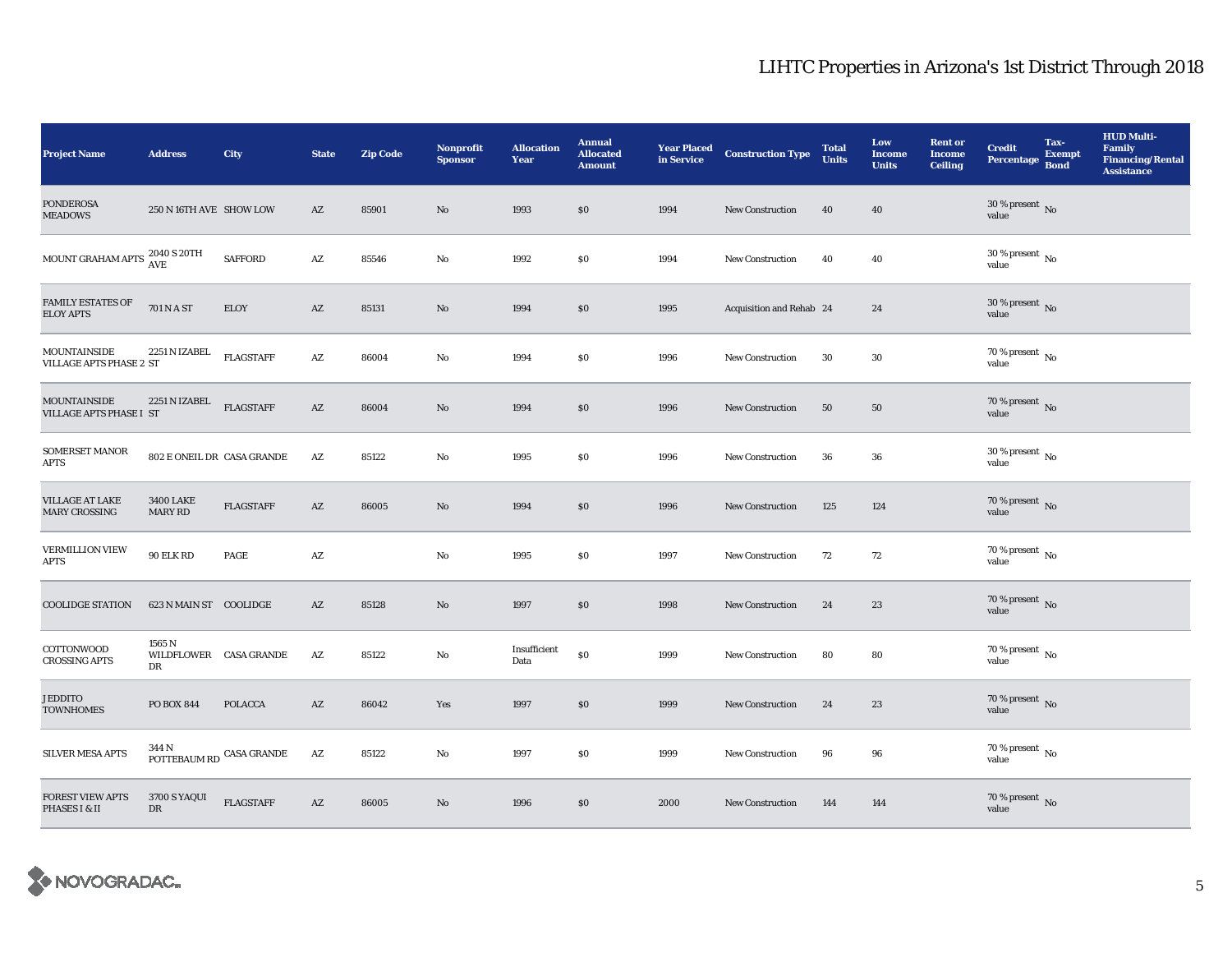| <b>Project Name</b>                           | <b>Address</b>                               | <b>City</b>        | <b>State</b>           | <b>Zip Code</b> | <b>Nonprofit</b><br><b>Sponsor</b> | <b>Allocation</b><br>Year | <b>Annual</b><br><b>Allocated</b><br><b>Amount</b> | <b>Year Placed</b><br>in Service | <b>Construction Type</b>              | <b>Total</b><br><b>Units</b> | Low<br><b>Income</b><br><b>Units</b> | <b>Rent or</b><br><b>Income</b><br><b>Ceiling</b> | <b>Credit</b><br><b>Percentage</b>          | Tax-<br><b>Exempt</b><br><b>Bond</b> | <b>HUD Multi-</b><br><b>Family</b><br><b>Financing/Rental</b><br><b>Assistance</b> |
|-----------------------------------------------|----------------------------------------------|--------------------|------------------------|-----------------|------------------------------------|---------------------------|----------------------------------------------------|----------------------------------|---------------------------------------|------------------------------|--------------------------------------|---------------------------------------------------|---------------------------------------------|--------------------------------------|------------------------------------------------------------------------------------|
| <b>MOUNTAIN VIEW</b><br>TERRACE APTS          | 1901 W PEPPER<br><b>TREE DR</b>              | <b>SAFFORD</b>     | $\mathbf{A}\mathbf{Z}$ | 85546           | Yes                                | 1998                      | \$0                                                | 2000                             | New Construction                      | 45                           | 45                                   |                                                   | $70$ % present $\,$ No $\,$<br>value        |                                      |                                                                                    |
| <b>VILLAS BY MARY T</b><br><b>CASA GRANDE</b> | 1576 E<br>COTTONWOOD CASA GRANDE<br>LN       |                    | $\mathbf{A}\mathbf{Z}$ | 85122           | Yes                                | 1998                      | \$0                                                | 2000                             | <b>New Construction</b>               | 132                          | 99                                   |                                                   | 70 % present $\overline{N_0}$<br>value      |                                      |                                                                                    |
| <b>HOLBROOK COURT</b><br><b>APTS</b>          | 109 CT LN                                    | <b>HOLBROOK</b>    | A Z                    | 86025           | Yes                                | 2000                      | \$0                                                | 2001                             | New Construction                      | 24                           | 24                                   |                                                   | 70 % present $\,$ No $\,$<br>value          |                                      |                                                                                    |
| <b>SHARON MANOR II</b>                        | 2304 N IZABEL<br><b>ST</b>                   | <b>FLAGSTAFF</b>   | AZ                     | 86004           | Yes                                | 2000                      | \$0                                                | 2001                             | New Construction                      | 16                           | 16                                   |                                                   | 70 % present $\overline{N}$<br>value        |                                      |                                                                                    |
| <b>CYPRESS POINT APTS</b>                     | 1771 E<br><b>MCMURRAY</b><br><b>BLVD</b>     | <b>CASA GRANDE</b> | $\mathbf{A}\mathbf{Z}$ | 85122           | No                                 | 1998                      | \$0                                                | 2002                             | <b>New Construction</b>               | 104                          | 92                                   |                                                   | 70 % present $\,$ No $\,$<br>value          |                                      |                                                                                    |
| <b>ESCALANTE APTS</b>                         | 1106 N NAVAJO $PAGE$<br>DR                   |                    | $\mathbf{A}\mathbf{Z}$ | 86040           | $\rm No$                           | 2001                      | \$0                                                | 2002                             | Acquisition and Rehab 25              |                              | 18                                   |                                                   | 70 % present $\,$ No $\,$<br>value          |                                      |                                                                                    |
| PARKWAY APTS                                  | 300 E CLIFFS<br><b>PKWY</b>                  | <b>CAMP VERDE</b>  | AZ                     | 86322           | $\mathbf{N}\mathbf{o}$             | 2001                      | \$0                                                | 2003                             | <b>New Construction</b>               | 59                           | 59                                   |                                                   | 70 % present $\,$ No $\,$<br>value          |                                      |                                                                                    |
| <b>MARANA APTS</b>                            | 13387 N LON<br><b>ADAMS RD</b>               | <b>MARANA</b>      | AZ                     | 85653           | Yes                                | 2001                      | \$0                                                | 2003                             | New Construction                      | 80                           | 80                                   |                                                   | 70 % present $\overline{N}$<br>value        |                                      |                                                                                    |
| <b>AK-CHIN HOMES I</b>                        | 42507W<br>PETERS & NALL MARICOPA<br>RD       |                    | AZ                     | 85138           | $\mathbf{N}\mathbf{o}$             | 2003                      | \$0                                                | 2004                             | Acquisition and Rehab 36              |                              | 36                                   |                                                   | <b>Both 30%</b><br>and 70%<br>present value | No                                   |                                                                                    |
| MOUNTAIN PARK APTS 3060 E SHOW                |                                              | <b>SHOW LOW</b>    | AZ                     | 85901           | No                                 | 2002                      | \$0                                                | 2004                             | <b>New Construction</b>               | 72                           | 72                                   |                                                   | $70\,\%$ present $\,$ No value              |                                      |                                                                                    |
| MOUNTAIN VILLAGE<br><b>SENIORS</b>            | 301 E MCNEIL SHOW LOW                        |                    | $\mathbf{A}\mathbf{Z}$ | 85901           | No                                 | 2003                      | \$0                                                | 2004                             | <b>New Construction</b>               | 32                           | 16                                   |                                                   | $70$ % present $\,$ No $\,$<br>value        |                                      |                                                                                    |
| <b>MUSTANG RIDGE</b><br><b>TOWNHOMES</b>      | 269 S COOLEY<br>RD                           | ${\bf CIBECUE}$    | AZ                     | 85911           | No                                 | 2002                      | \$0                                                | 2004                             | <b>New Construction</b>               | 22                           | 17                                   |                                                   | $70\,\%$ present $\,$ No value              |                                      |                                                                                    |
| YAVAPAI-APACHE<br>NATION #1                   | 3455 N SHAW<br>$\operatorname{\mathsf{AVE}}$ | <b>CAMP VERDE</b>  | AZ                     | 86322           | $\mathbf{No}$                      | 2002                      | \$0                                                | 2004                             | Both New Construction 44<br>and $A/R$ |                              | 44                                   |                                                   | <b>Both 30%</b><br>and 70%<br>present value | No                                   |                                                                                    |